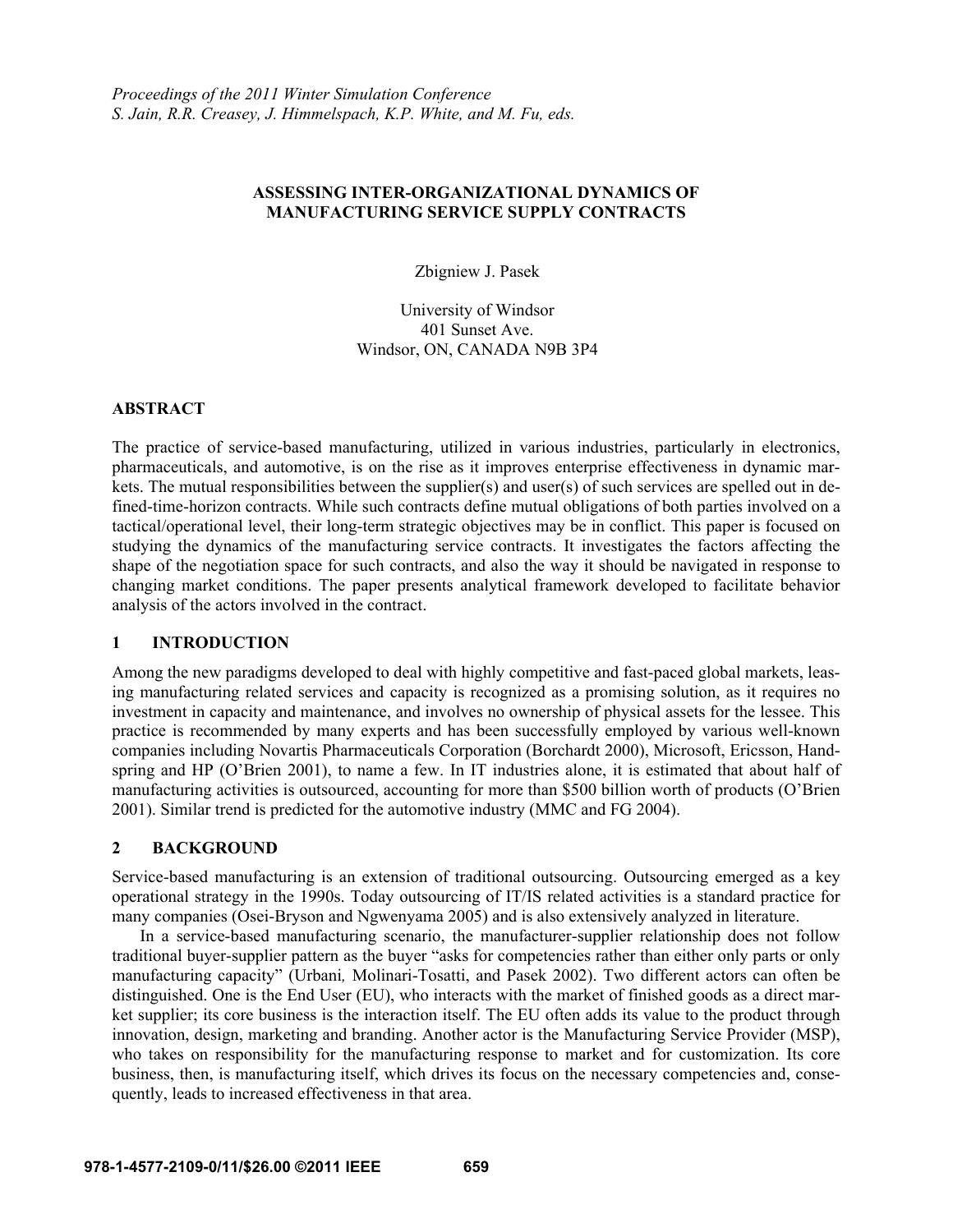The mutual responsibilities between actors are defined by a contract signed for a defined time horizon. While such a contract must meet the requirements of both parties involved, each party may be viewing it from a strategically different point of view: the EU evaluates the attractiveness of choosing a service-based supply of manufacturing capacity (based on cost, quality, responsiveness, etc.), while an MSP's decision is based on its own effectiveness and, thus, on the profit margin gained on the job. Both actors also have to take into account other associated risks and uncertainties, e.g., the uncertainties in demand, technology, market changes, and the risks of investment. Although the contract can be subject to future modifications reflecting the need to respond to market unpredictability, they may yield additional costs, such as penalties and renegotiation expenses, which need to be considered as well.

Akbarzadeh and Pasek (2008) developed an analytical framework for analyzing the behaviors of the actors towards a manufacturing service supply contract. They classified the possible contractual relationship cases into 6 categories based on the attributes of the service under contract and power structure. They analyzed the negotiation space and equilibrium point in each case and concluded that the more balanced the power of the parties and the more standard the service contracted, the better the efficiency of a service-based supply approach for the whole industry in long term. Such a framework can be of great help to executives before and after bidding or signing off manufacturing services supply contracts. Contract or risk managers can use the developed model to have a clear understanding of their position in negotiations, relative to their business partners, and can categorize the service they are committing to deliver. Such understanding will help them make better choices about the type and terms of the contract, and be more proactive while negotiating the contract. In summary, this framework can support managers' decisionmaking by establishing standardized and formal contract management processes and improve the effectiveness of Contract Lifecycle Management (CLM).

## **3 CONTRACT SCENARIOS STUDIED**

Considering the balance of power and the attributes of the manufacturing service under contract, six possible scenarios can be considered Akbarzadeh and Pasek (.2008 Figure 1 shows the sources of different types of power (Neves 2000) whose weighted sum determines parties' relative power.

|                                 | Power Type                     |        |           |          |            |            |             |  |
|---------------------------------|--------------------------------|--------|-----------|----------|------------|------------|-------------|--|
|                                 | Coercive                       | Reward | Referent  | Experise | Persuasion | Legitimate | Information |  |
| <b>Size</b>                     | О                              |        | С         |          | ∩          | ∩          |             |  |
| Economic position               |                                | ∩      |           | O        |            | ∩          |             |  |
| Market power                    | Ω                              |        | C         |          | ∩          |            |             |  |
| Gen. Expertise/experience       |                                | ∩      | $\subset$ | O        | ∩          | ∩          |             |  |
| <b>Reputation</b>               |                                |        | O         |          |            |            |             |  |
| <b>Competition (uniqueness)</b> | $\odot$                        |        | $\odot$   |          | $\odot$    |            | $\odot$     |  |
| Plant ownership                 | ∩                              |        |           |          | ∩          | ∩          |             |  |
|                                 | $\odot$ - negative correlation |        |           |          |            |            |             |  |

Figure 1. Different types of power and their sources

The six possible combinations of two key factors, i.e., service attributes (commodity vs. specific service) and the balance of power, can be considered as six scenarios as illustrated in Figure 2.

Mathematical analysis performed in Akbarzadeh and Pasek (2008) shows the amount of hypothetical risk involved in each scenario. According to that, the riskiest scenarios are Scenario C, Scenario A, and Scenario F. The least risky scenarios, on the other hand, are Scenario E, Scenario B, and Scenario D (Figure 3). Thus, the focus in this paper is on the riskiest scenarios and application of the given framework to them to assess the probability of failure for each, followed by comparison of results.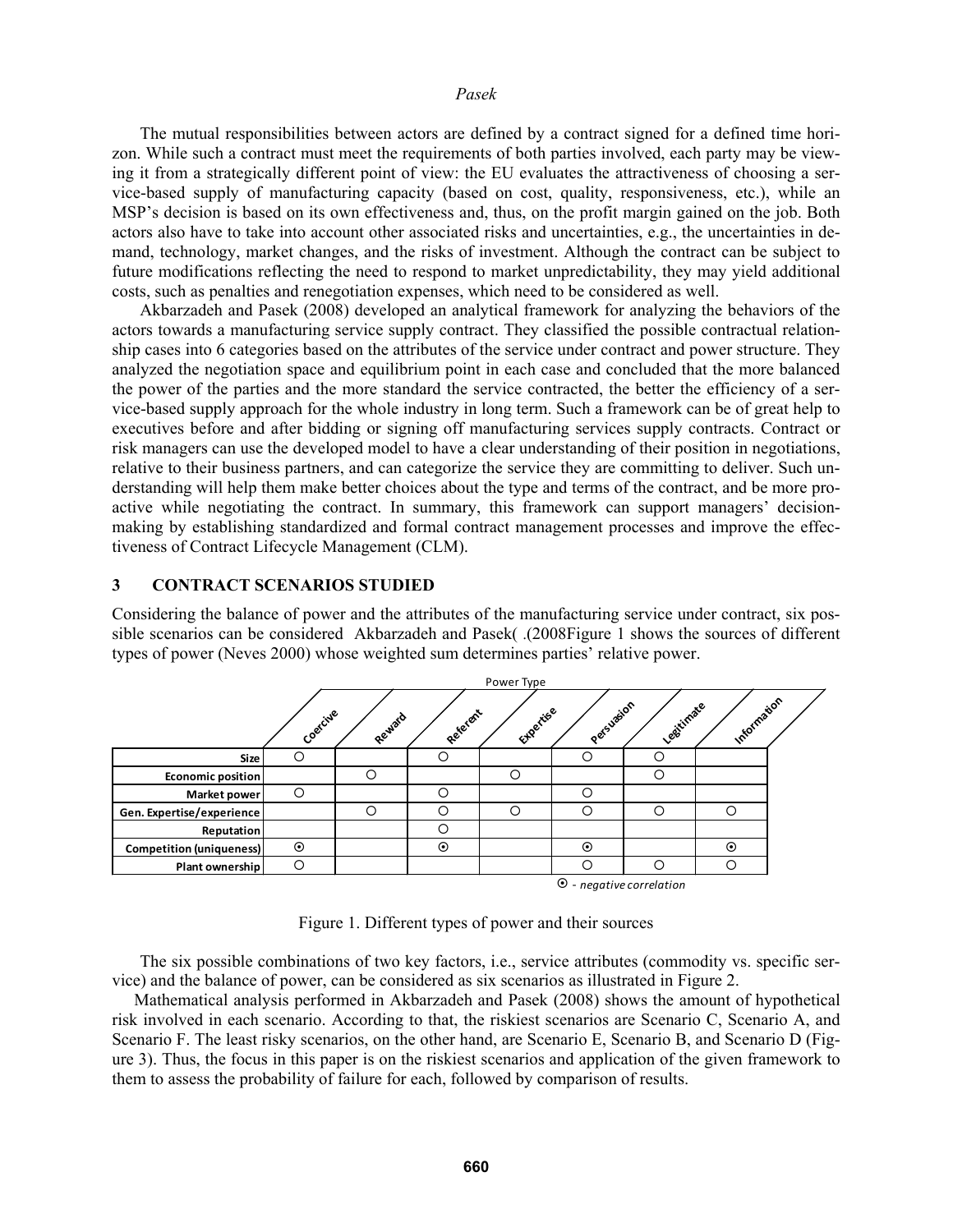



Figure 2: Possible contract scenarios Figure 3: Hypothetical riskiness of various contract scenarios

#### **4 COST BREAKDOWN STRUCTURE**

To calculate the costs the MSP incurs, the cost structure described in Akbarzadeh and Pasek (2008) is used. The MSP rents its service to the EU for a defined period of time,  $\bar{t}$ , and a leasing price, *L*. MSP's net present value (NPV) can be formulated as:

$$
NPV_{MSP} = \begin{cases} \int_{0}^{t} (L - C_{MSP}) \cdot e^{\rho \cdot t} dt & \text{if } \overline{C}_{MSP} < L \\ 0 & \\ \int_{0}^{t} |(L - C_{MSP})| \cdot (e^{-\rho \cdot t} - 2) dt & \text{otherwise} \end{cases}
$$
 (1)

where  $\overline{C}_{MSP}$  is MSP's total costs of delivering the service,  $\rho$  is the opportunity cost of money for the MSP,  $B = (1 - e^{-\rho})/\rho$ , and  $\bar{t}$  is the time horizon of the contract. To normalize, the MSP's cost items as their percentage of *L* are considered with  $L=100$ , and  $\bar{t} = 1$ . Thus, the percentage of net present value is:

$$
NPV_{MSP} = \begin{cases} B(100 - \overline{C'}_{MSP}) & \text{if } \overline{C}_{MSP} < L \\ (B - 2)(\overline{C'}_{MSP} - 100) & \text{otherwise} \end{cases}
$$
 (2)

Using this formula the losses will be magnified in the same way the profits are reduced as a result of lost opportunities and considering opportunity costs.

Considering the implications of Transactions Costs Economy (TCE),  $\overline{C}_{MSP}$  can be broken down as:

- Production costs (*Cprod*)
	- Investment (machinery, human resources, processes, peripheral)
	- Operational costs
	- Adjustment costs for changes in volume or product specifications (Walker and Weber 1987)
- Transaction costs  $(C_T)$ 
	- *Ex ante* (deterministic/fixed): bidding, negotiation, legal, and contracting costs, and other charges that might be incurred to set up the relationship (Osei-Bryson and Ngwenyama 2006).
	- *Ex post* (stochastic): reporting, communication, transition (Osei-Bryson and Ngwenyama 2006), renegotiation, conflict resolution, penalties, law suits, publicity, marketing, and adaptation costs.
- Opportunity costs (*ρ*) (Akbarzadeh and Pasek 2008).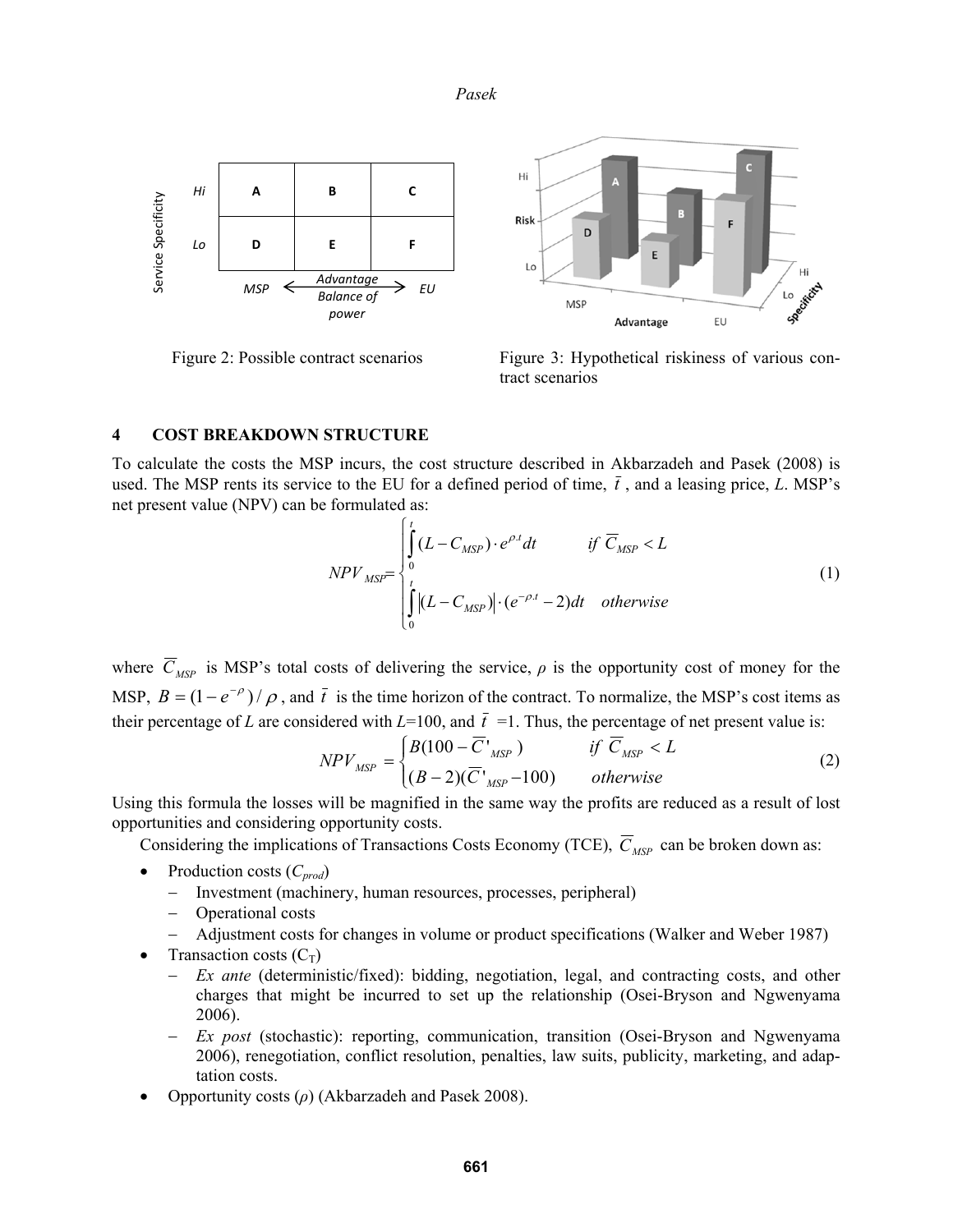We assume that the *ex ante* transaction costs,  $C_{ex-ante}$ , have been already incurred and are inputs to the model, and that opportunity costs, *ρ*,are also given and remain constant during the contract's time horizon. These three main categories of costs are going to be considered in the model and the costs resulting from the actualization of risk factors are added to appropriate cost categories in a linear manner.

## **5 PROBABILITY OF FAILURE**

The purpose of the model is to study the probability of failure of the contract. Thus, one first needs to define success or failure. Here, failure is defined as the occurrence of one or more of the following fatal risk factors, defined in terms of binary variables:

Financial loss (*FLo*)

$$
FLo = \begin{cases} 1 & \text{if } SG_{MSP} < \varepsilon \\ 0 & \text{otherwise} \end{cases} \tag{3}
$$

• Incomplete contract (*IC*)

$$
IC = \begin{cases} 1 & \text{if } P_{IC} \ge \hat{P}_{IC} \\ 0 & \text{otherwise} \end{cases}
$$
 (4)

Loss of partner (*LoP*)

$$
LoP = \begin{cases} 1 & \text{if } P_{LoP} \ge \hat{P}_{LoP} \\ 0 & \text{otherwise} \end{cases}
$$
 (5)

Loss of image/reputation (*LoI*)

$$
LoI = \begin{cases} 1 & \text{if } P_{LoI} \ge \hat{P}_{LoI} \\ 0 & \text{otherwise} \end{cases}
$$
 (6)

Probability failure of a contract can be defined as the weighted sum of the above random variables:

$$
P_{Failure} = FLo*W_{FLo} + IC*W_{IC} + LoP*W_{LoP} + LoI*W_{LoI}
$$
 (7)

where,  $W_{FLo} + W_{IC} + W_{LoP} + W_{LoI} = 1$ , and, therefore,  $0 < P_{Failure} < 1$ .

Note that considering the linear cost accumulation formula and the definition of Financial Loss and Failure, we convert the continuous total costs, and therefore NPV, to discrete step-wise probabilities of financial loss and failure. In other words, first, costs are accumulated and the NPV is calculated using equation (2). Then, if the NPV obtained is smaller than a pre-defined threshold (pre-set positive value, assuring, for example, no less than 3% return), FLo will be equal to 1, which will, in turn, lead to an increase in *PFailure* by *WFLo*.

### **6 RISK ASSESSMENT PROCESS**

The generic risk assessment process utilized in Houston, Mackulak, and Collofello (2001) is going to be used as a roadmap. This process is composed of the following stages:

1. Identifying the risk factors. This stage involves analyzing the power structure and the attributes of the service under contract to identify the most important risk factors which can potentially lead to the failure of the contract.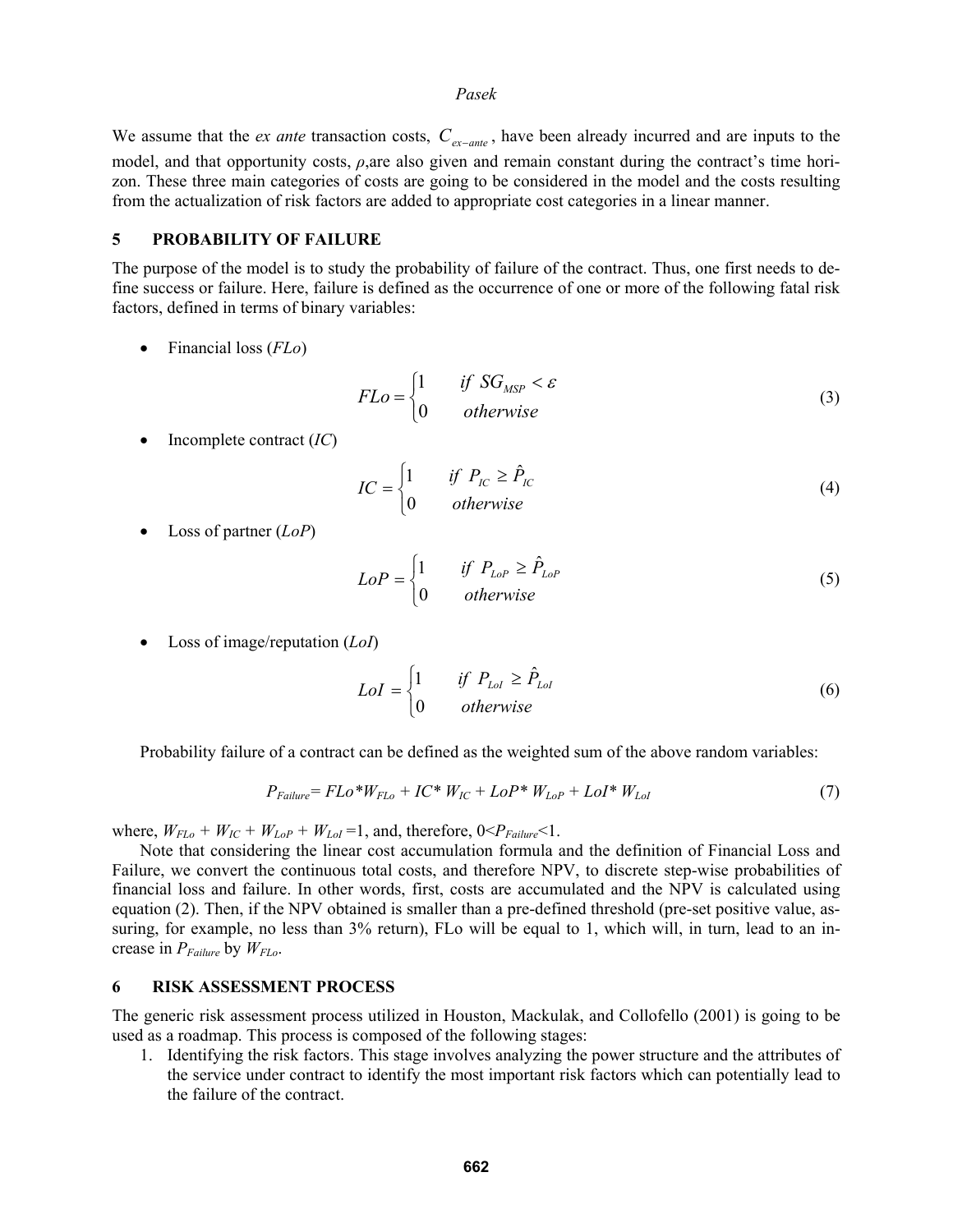- 2. Modeling the system to incorporate the risk factors. In this stage, the inter-relationships between the risk factors are described and modeled.
- 3. Quantifying risk factor uncertainties. Here, random variables are defined to quantify the uncertainties associated with each risk factor. Afterwards, a distribution function is assigned to each defined random variables using various methods, such as, for example, fitting distributions to historical data or using the opinions of experts.
- 4. Propagating the uncertainties. At this stage the model is exercised to output the probability of failure.
- 5. Sensitivity analysis. Having the probability of failure resulting from previous stages, the model can be used to find alternatives which help decrease the probability of failure.

To model the contractual relationship of the MSP and the EU, who is leasing the manufacturing services for a defined time horizon, a hierarchy of risk factors is developed using a mixture of bottom-up and top-down methods. Figure 4 illustrates the way risk factors are organized in a three-level hierarchy. The hierarchy illustrated in this figure is the output of the risk identification process and is used as the input of risk quantification and modeling process.



Figure 4: Risk Factors Structure Figure 5: Modeling Risk Factors Process

Such hierarchy, in which each level qualifies the next level, if it passes a defined threshold, makes devising risk mitigation, and management plans easier and more efficient since it considers the root cause of each risk factor. Moreover, each Level-2 and Level-3 risk factor can be traced back to one or more Level-1 risk factor. Thus, if the root cause Level-1 risk factors of each higher level risk factor are controllable, the higher level risk factor can be also managed and controlled through managing and controlling its root cause.

# **7 IDENTIFYING RISK FACTORS**

In this stage the three-level hierarchy of risk factors is constructed using a mixed method, i.e., a combination of top-down and bottom-up methods as shown in Figure 5. This means that, first, starting from the top, Level-3 risk factors are identified, then, from the bottom, the first level of the structure is built, and, finally, by connecting these two levels, the second level of the structure is constructed. The steps followed in this stage are as follows:

**Step 1:** Identifying and Modeling Level-3 risk factors

- 1. Considering the objective function and the definition of failure, provided in the previous section, list Level-3 risk factors. From the definition these fatal risk factors are as follows:
	- Financial loss
	- Loss of image/reputation
	- Loss of partner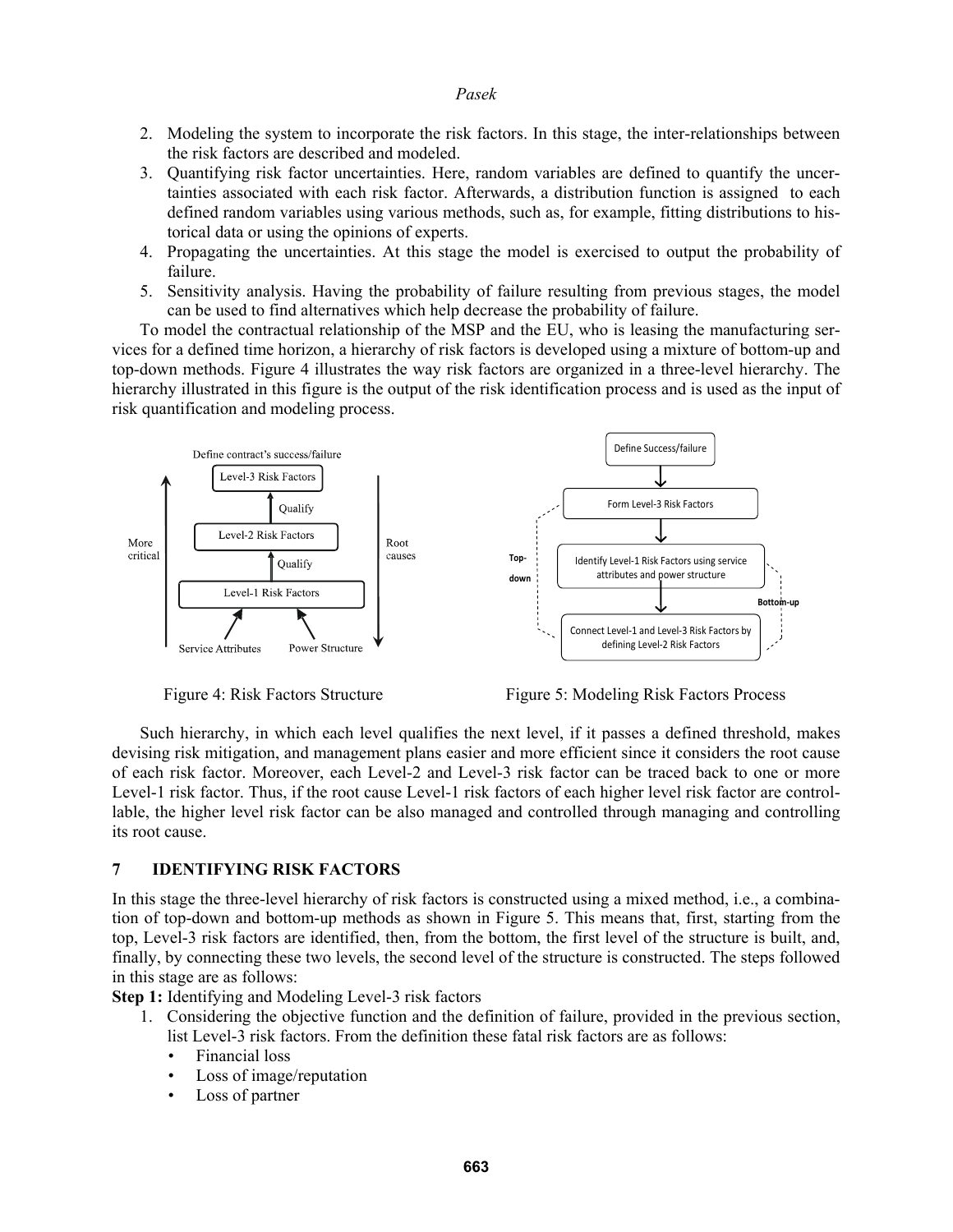• Incomplete contract

2. Find the cause-and-effect relationships between the identified risk factors.

**Step 2:** Identifying and Modeling Level-1 risk factors

- 1. List the attributes of the service under contract and the direction of the power.
- 2. Consider the attributes listed in sub-step 1, brainstorm their possible implications and effects, and list the most important relevant risk factors, in terms of both the probability of occurrence and the severity of the potential outcomes, resulting from each attribute. These risk factors form the first level of risk factors of the model.
- 3. Find the cause-and-effect relationships between the identified risk factors.
- 4. List the impacts of each Level-1 risk factor.

**Step 3:** Identifying and Modeling Level-2 risk factors

- 1. Consider Level-1 and Level-3 risk factors and find out how the Level-3 risk factors can be resulting from the Level-1 ones, considering the impacts of Level-1 risk factors found in step 2. List the most important risk factors resulting from the actualization of Level-1 risk factors which can potentially lead to Level-3 risk factors, considering their potential impacts. These risk factors form the Level-2 risk factors of the model.
- 2. Find the cause-and-effect relationships between the identified risk factors.

To identify the risk factors, their impacts, and their interrelationships, risk factor lists mentioned in the literature, brainstorming sessions, Delphi method, or experts' opinions can be used as guidelines, depending on their availability.

# **8 QUANTIFYING RISK FACTOR UNCERTAINTIES**

To quantify the risk factors, various methods including analysis of historical data, brainstorming, surveys, and questionnaires can be used. Also, some risk factors already modeled in the literature (especially in Boehm 1991; Houston, Mackulak, and Collofello 2001) can be reused. To model correlated variables, since different variables follow different distributions, the so called "distribution-free" approach or Spearman's rank order correlation coefficients should be used. General process is as follows:

- Start from the Level-1 risk factors and move in a bottom-up manner to higher levels. Define quantified measures for each risk factor in terms of random variables using their impacts, similar to what is done for the fatal risk factors in defining the objective function. Note that one risk factor can be translated into more than one random variable.
- 2. Consider the cause-and-effects relationships between the risk factors and translate these relationships into qualification relationships between the random variables defined in the previous substep. Also, consider that co-movements of variables in the same direction and in the opposite direction, i.e., situations when a high value of one variable means a high or low value for another variable, and quantify these co-movements by setting up a correlation matrix.
- 3. Assign a probability distribution function to each random variable associated with each risk factor, along with the correlations between each two correlated random variables.
- 4. For each qualification relationship, define a threshold, whose violation activates the dependent risk factor(s), using either brainstorming or available data.

# **9 MULTI-STAGE MONTE-CARLO METHOD**

Monte Carlo Simulation is useful method for risk assessment and management because it helps in studying the behavior of the system given the uncertainties of risk factors. It allows for studying the outcomes (success or failure) of the system in the event of various possible values of random variables associated with risk factors. Thus, a Monte Carlo Simulation method was used to propagate the uncertainties of risk factors identified, modeled and quantified in the previous steps of the proposed methodology.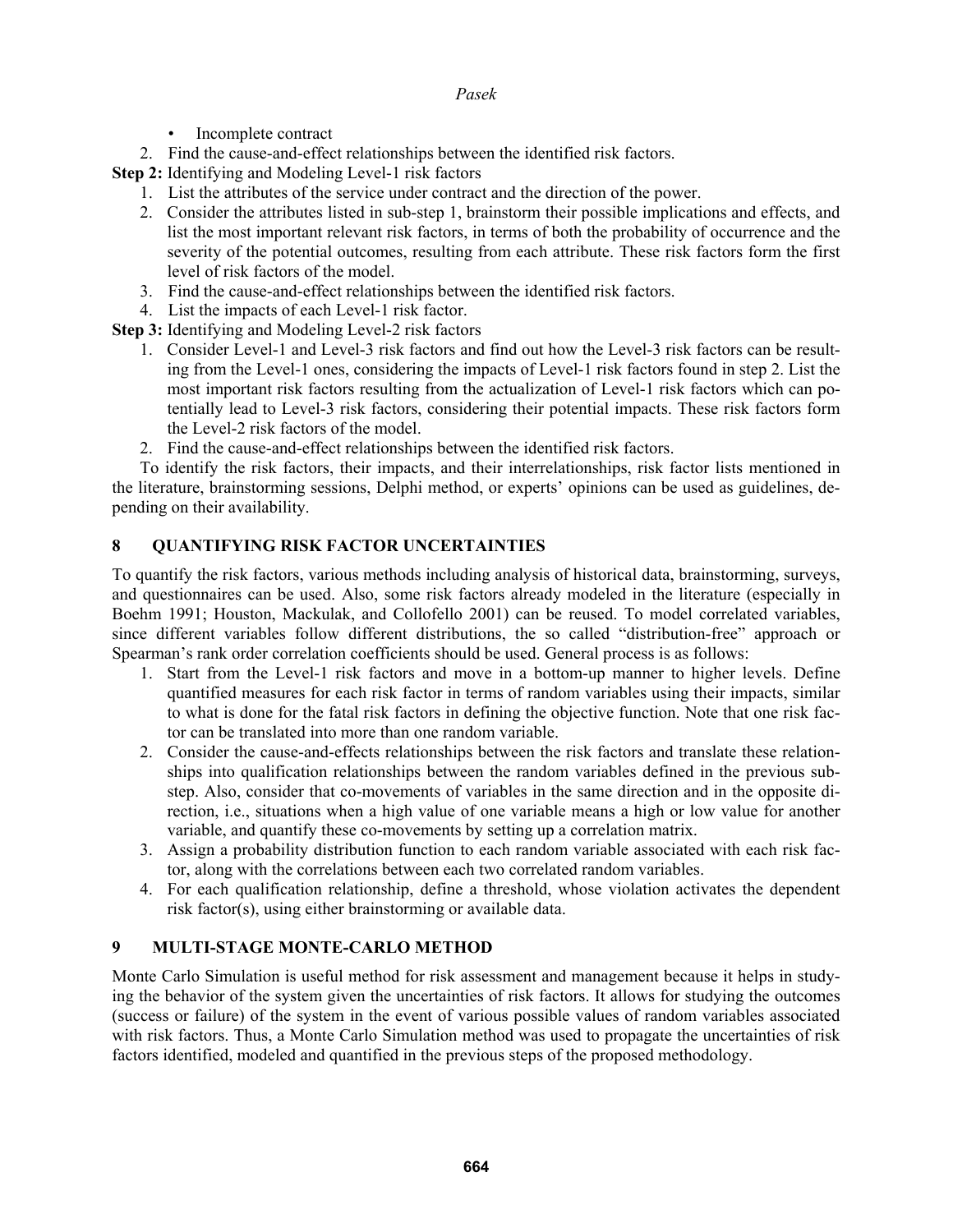Using the multi-stage Monte Carlo simulation technique, the model was stochastically simulated using the random variables of the first level of risk factors as the inputs, and the Level-3 risk factors, and the failure probability, as the outputs of the simulations model. Figure 6 summarizes the simulation process.



Figure 6: Multi-stage Monte Carlo approach used

The required number of simulations was determined using the jack-knife technique (Haimes 1998). Jack-knife technique works as follows: start with an arbitrary number of simulations, N, and run the simulation twice to get two answers. Compare the answers; and if the difference between the two results is more than a predefined limit, ê, double the simulations to 2\*N. Keep doubling the number of simulations until the error is smaller than ê.

It should be pointed out that using Monte Carlo Simulation implies that the proposed framework model falls in the category of classical risk management models.

To implement the simulation model, a Microsoft Excel add-on called  $@Risk$  was is used for performing risk analysis using Monte Carlo simulation (Palisade Corporation 2004).

### **10 SENSITIVITY ANALYSIS**

The objective of this stage is to identify the most significant root causes of failure, evaluate their impacts, and check if they can be controlled, and if yes, assess the impact of controlling them on the probability of failure. This means that in this stage, the main attempt is to find the Level-1 risk factors which contribute the most to failure of the contractual relationship.

To do this, a regression sensitivity analysis using tornado graphs is carried out. To perform regression sensitivity analysis, a multiple linear regression based on the simulation run results is done using the selected outputs (e.g., probability of failure) as the dependent variable and the values of random variables, defined to quantify risk factors, as the independent variables. The standardized regression coefficients of independent variables are then graphed in a decreasing order on a tornado diagram (Myerson 2005).

The beta coefficient of an independent variable shows the number of standard deviations by which the independent variable increases by one standard deviation, having fixed all other independent variables. The bigger the absolute value of a beta coefficient, the most influential the associated random variable.

The  $R^2$  value can be used as a measurement of the percentage of variation explained by the linear relationship. If  $R^2 < \sim 0.6$ , the relationship between the inputs and outputs cannot be assumed to be linear.

Hence, using the generated tornado graph, it is possible to visually identify the most significant random variable in terms of their impact on the selected output. Since each random variable is associated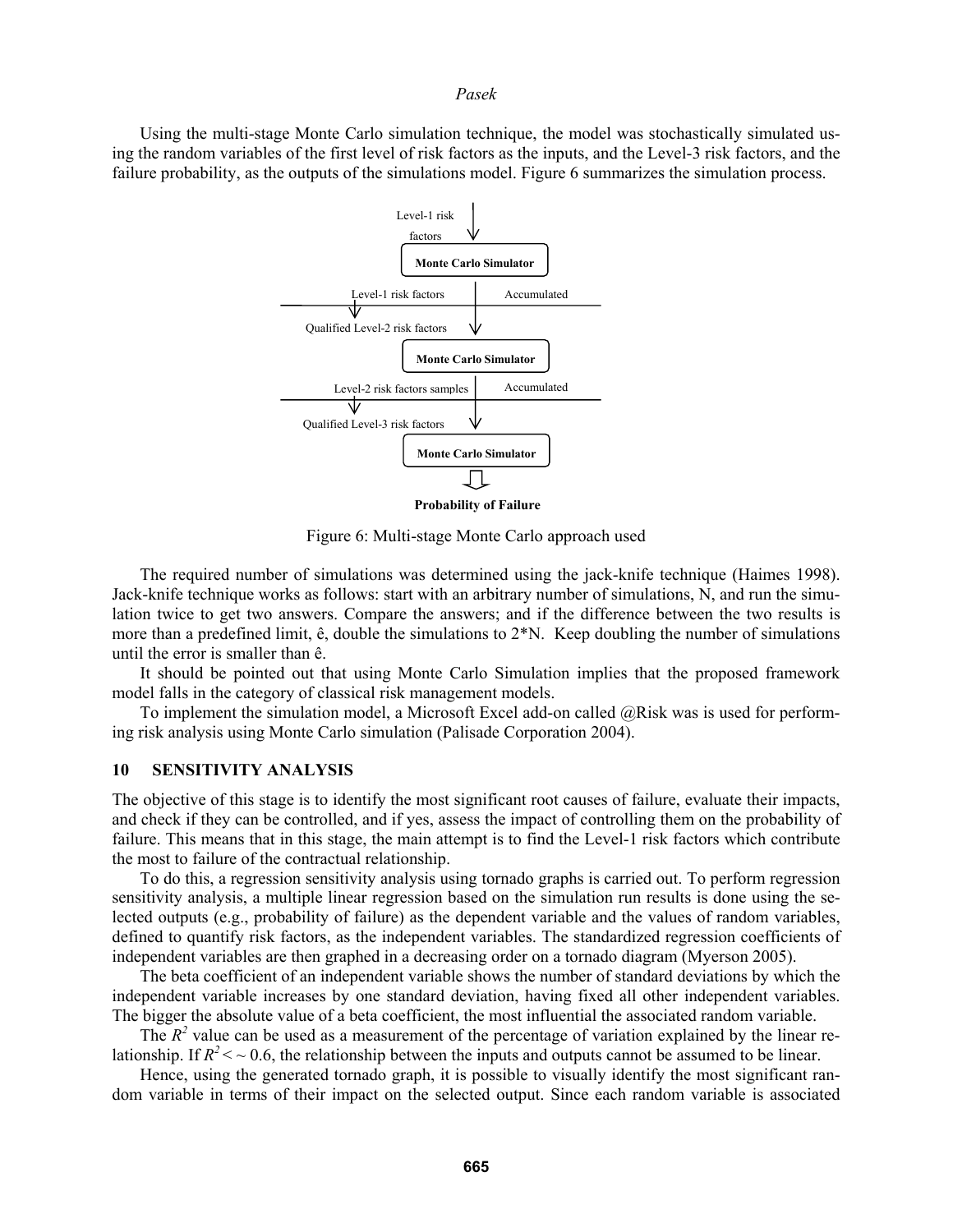with a certain risk factor, this means that the most influential risk factors can be also identified. Furthermore, from previous stages, it is known which Level-1 risk factor(s) are the root cause(s) of each Level-2 and 3 risk factors. Thus, tornado graphs resulting from regression sensitivity analysis can be used to help identifying the main root causes of failure (as the main output of the simulation model) and evaluating their severity.

#### **11 CASE STUDY: SCENARIO C**

As mentioned before, Scenario C is the riskiest scenario as it involves supplying a specific service for an EU which is in superior position power wise. Start-up companies providing innovative services will most likely fall into this category.

In scenario C, according to the definition of specificity, the service under contract is a complex and novel service which involves a high degree of asset specificity, for both physical and human resources related assets. Also, as a result of the market conditions or the nature of the service, it has to be delivered to the EU, and to the market, in a short time, or otherwise its value will depreciate significantly over time.

Note that as in this scenario the balance of power is in favor of the EU, all managerial categories of uncertainties (e.g., time, information, and control), have to be considered. This means that the risk factors associated with this scenario have higher likelihood and severity and are less controllable.

#### **11.1 Identifying Risk Factors**

The risk factors associated with this scenario were identified and modeled using the methodology described in section 7.

Step 1: Level-3 risk factors (already discussed in Section 7)

Step 2: Level-1 risk factors

The risk factors directly resulting from the attributes of the contracted manufacturing service, which form the main part of the first level of the hierarchy, are represented in Figure 7 (the risk factors are boxed), showing the cause-and-effect relationships between these risk factors. Moreover, as the balance of power is in favor of the EU, it will probably behave opportunistically to maximize its own profit. Thus, "EU's Opportunistic Behavior" is the most important risk factor resulting from EU's superior power. The impacts of Level-1 risk factors are summarized in Table 1. Studying the potential impacts of Level-1 risk factors helps with identifying Level-2 risk factors.



Figure 7: Level-1 risk factors rooted in nature of contracted service in Scenario C

#### Step 3: Level-2 risk factors

The first level of risk factors, if actualized, give rise to the second level of risk factors, which are more fatal and can directly cause the MSP to fail. For simplicity, this step is illustrated in Figure 8 (Level-2 risk factors are in bold boxes).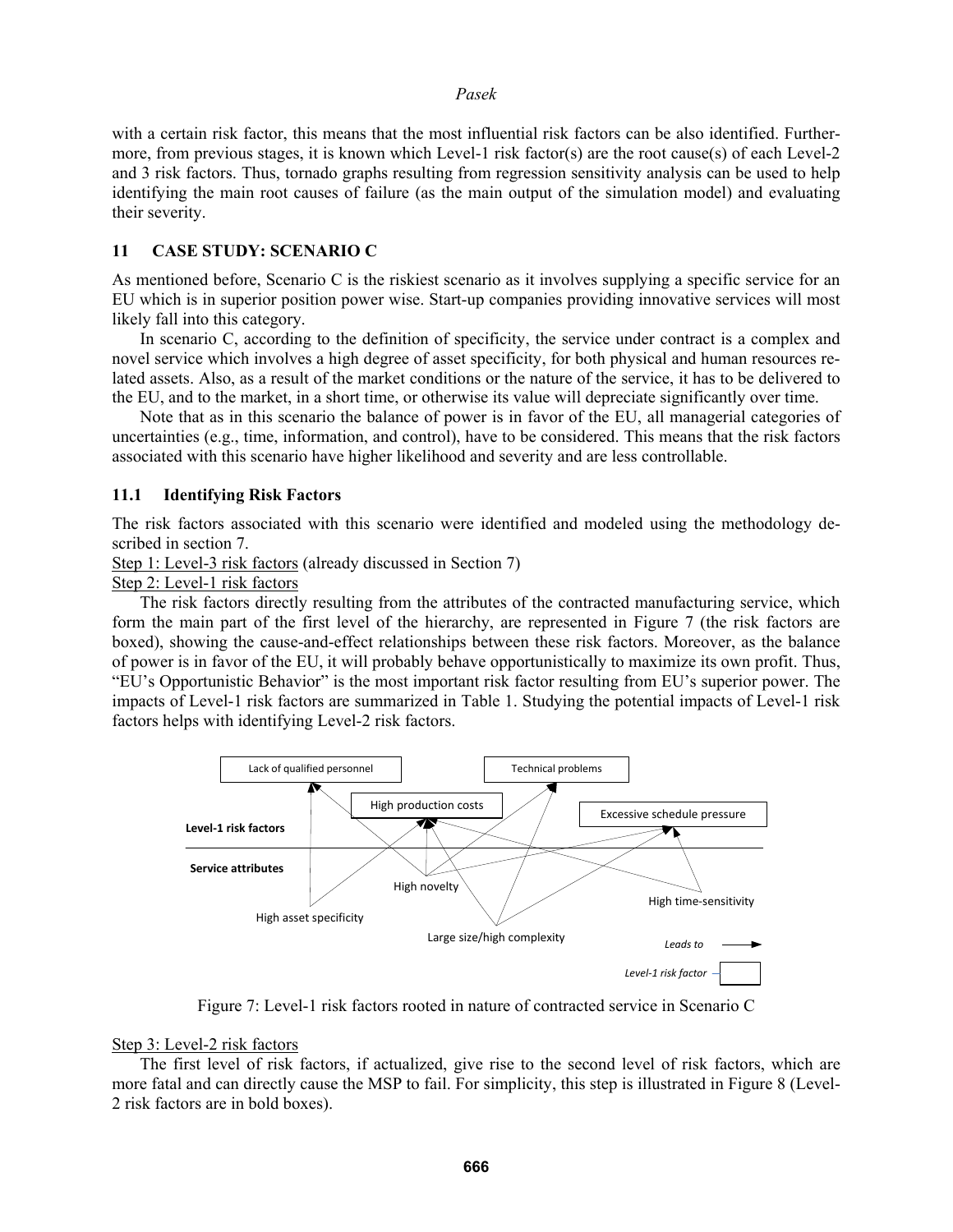| <b>Risk Factor</b>          | <b>Effects</b>                                                             |  |  |  |
|-----------------------------|----------------------------------------------------------------------------|--|--|--|
|                             | Lost time to find and hire qualified personnel                             |  |  |  |
| Lack of qualified personnel | Training, hiring, and adapting costs                                       |  |  |  |
|                             | Continuing with under qualified personnel                                  |  |  |  |
|                             | Technical/configuration errors                                             |  |  |  |
| Technical problems          | <b>Defects</b>                                                             |  |  |  |
|                             | Cost of defects/errors                                                     |  |  |  |
|                             | Time to fix defects/errors                                                 |  |  |  |
|                             | Excessive effort to meet deadlines which may                               |  |  |  |
|                             | lead to low morale and attritional loss-                                   |  |  |  |
| Excessive schedule pressure | esError! Reference source not found.                                       |  |  |  |
|                             | Costs of overtime, incentives, etc.                                        |  |  |  |
| Low Productivity            | More time and effort, inferior results (in terms of                        |  |  |  |
|                             | meeting requirements)                                                      |  |  |  |
| Low commitment              | Low productivity                                                           |  |  |  |
| EU's opportunistic behavior | Time and cost pressure, creeping requirements,<br>overdependence on the EU |  |  |  |

### Table 1: The impacts of Level-1 risk factors



Figure 8: Level-2 risk factors rooted in service attributes in Scenario C

To quantify the risk factors, various methods including analysis of historical data, brainstorming, surveys, etc. can be used. Also, some risk factors already well modeled in the literature (especially in Houston, Mackulak, and Collofello 2001) can be used. To model correlated variables, since each variable may follow different distributions, the "distribution-free" approach or Spearman's rank order correlation coefficients should be used (Corder and Foreman 2009).

# **11.2 Propagating the Uncertainties**

Figure 9 shows the schematic presentation of the simulation model, while Figure 10 shows the cost breakdown structure of each cost category, without considering opportunity costs. All the cost items under Total  $C_{prod}$  and Total  $C_{ex-ante}$  are in addition to the original  $C_{prod}$  and  $C_{ex-ante}$ . Total costs ( $\overline{C}_{SMP}$ ) are subtracted from (100-*L*) and are applied to equation (2) to calculate the Net Present Value (NPV) of delivering the manufacturing service for the MSP.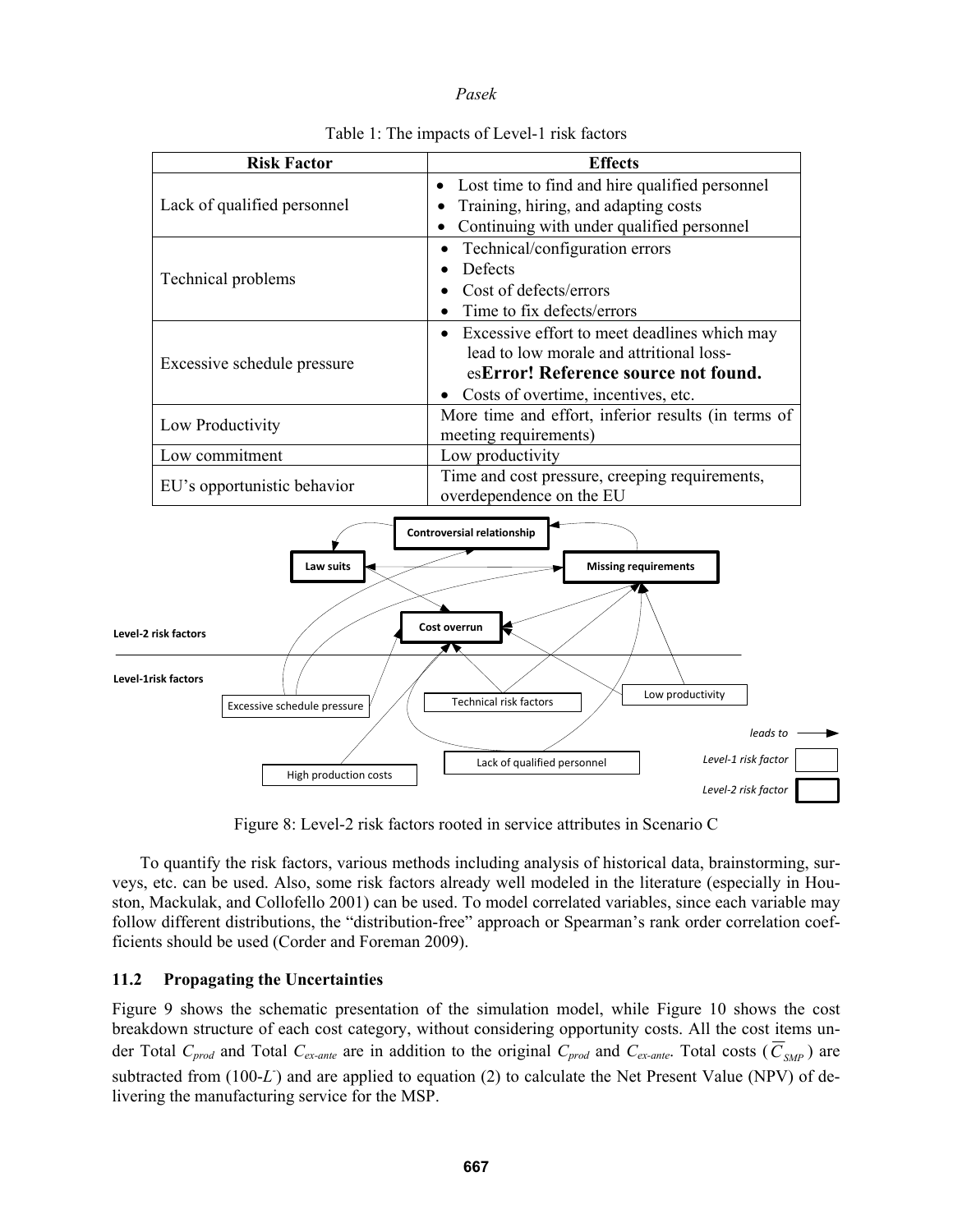

Figure 9. Schematic view of the simulation model



Figure 10: Cost breakdown structure

Considering  $W_{FLo}$ =0.15;  $W_{IC}$ =0.25;  $W_{Lo}$ =0.4;  $W_{Lo}$ =0.2,  $\rho$ =\$0.5 (Boehm 1991),  $\hat{e}$ =0.005, and that production costs (*Cprod*) follows N (50, 20) distribution, the following results were obtained after running 40,000 simulations.

Note that when the MSP (as in scenario C) offers a novel complex service to a more powerful and reputable EU, the weight of Financial Loss is considered less than the weight of Loss of Partner and Loss of Image. This is consistent with what is seen in real world when start-up companies even accept some monetary loss to build relationship with promising customers and to establish a good reputation in the market.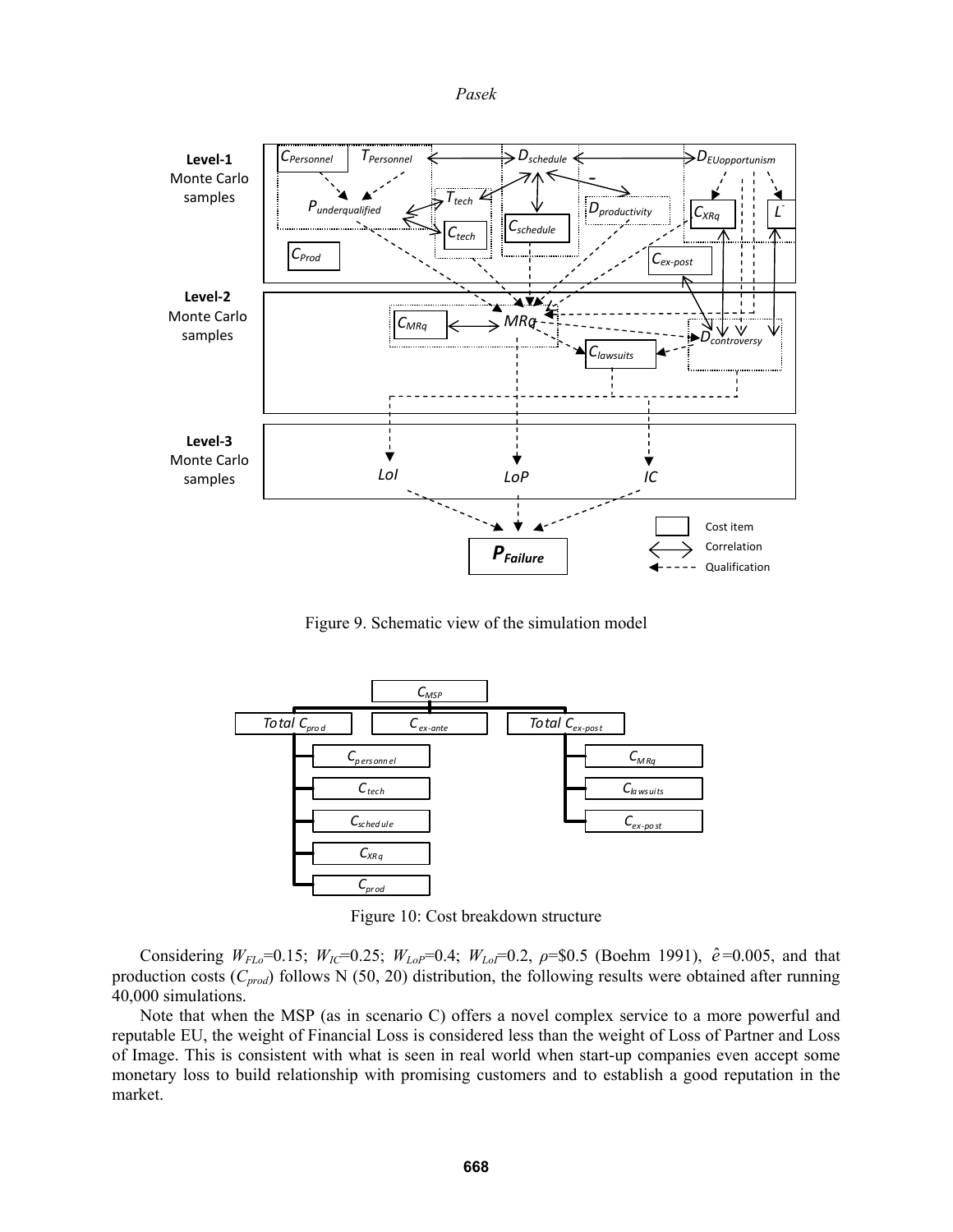## **12 INTERPRETATION OF RESULTS**

Table 3 summarizes the results obtained from simulating the numerical examples of the three scenarios. The simulation results are consistent with the hypothesis mentioned in Akbarzadeh and Pasek (2008), and the probability of failure in Scenario C is the most, followed closely by Scenario A, and lastly Scenario F. The probability of failure in Scenario C is very high at 32 percent. Moreover, the probability of financial loss is also very high and, on average, there is a 60% chance that the contract results in negative NPV, especially because the EU might be able to impose price cuts of up to 30% of the original price.

| <b>Probability of failure</b> | $32\%$                        | 30%             | 24%                           |  |
|-------------------------------|-------------------------------|-----------------|-------------------------------|--|
| Key failure root cause        | EU opportunism                | MSP opportunism | EU's opportunism              |  |
| Key risk factor               | Controversial<br>relationship | MSP opportunism | Controversial<br>relationship |  |

Table 3: Summary results for three scenarios

According to the regression sensitivity analysis performed to identify the most influential risk factors on Financial Loss (Figure 11) EU's opportunistic behavior, which is a Level-1 risk factor and is the root cause of several other risk factors, is the most dangerous risk factor, followed by high production costs, represented by  $C_{prod}$ , and costs of missing and creeping requirements,  $C_{MRq}$  and  $C_{XRq}$ , respectively.

![](_page_10_Figure_6.jpeg)

Figure 11: Regression sensitivity analysis for (a) financial loss, and (b) probability of failure

On the other hand, since on average 33% of the original and creeping requirements of the EU, mostly in terms of time and budget, are not met, and the degree of controversy is most probably "high", the mean of *Dcontroversy*=3, on the defined 1-4 scale, the chances of losing the EU and not being able to establish a good reputation, referring to the success of such contract, are also relatively high.

From Figure 11 and the fact that controversial relationship is partially a result of missing requirements, it can be concluded that "Missing Requirements" is the most influential risk factor that can cause the contract to fail. However, since "Missing Requirements" is a Level-2 risk factor, "EU's opportunistic behavior" and "High production costs" are the main root causes of failure. As the only controllable Level-1 risk factor whose controlling can potentially save the contract is "high production costs," not only Scenario C is the riskiest scenario but also its corresponding risk factors are mostly uncontrollable.